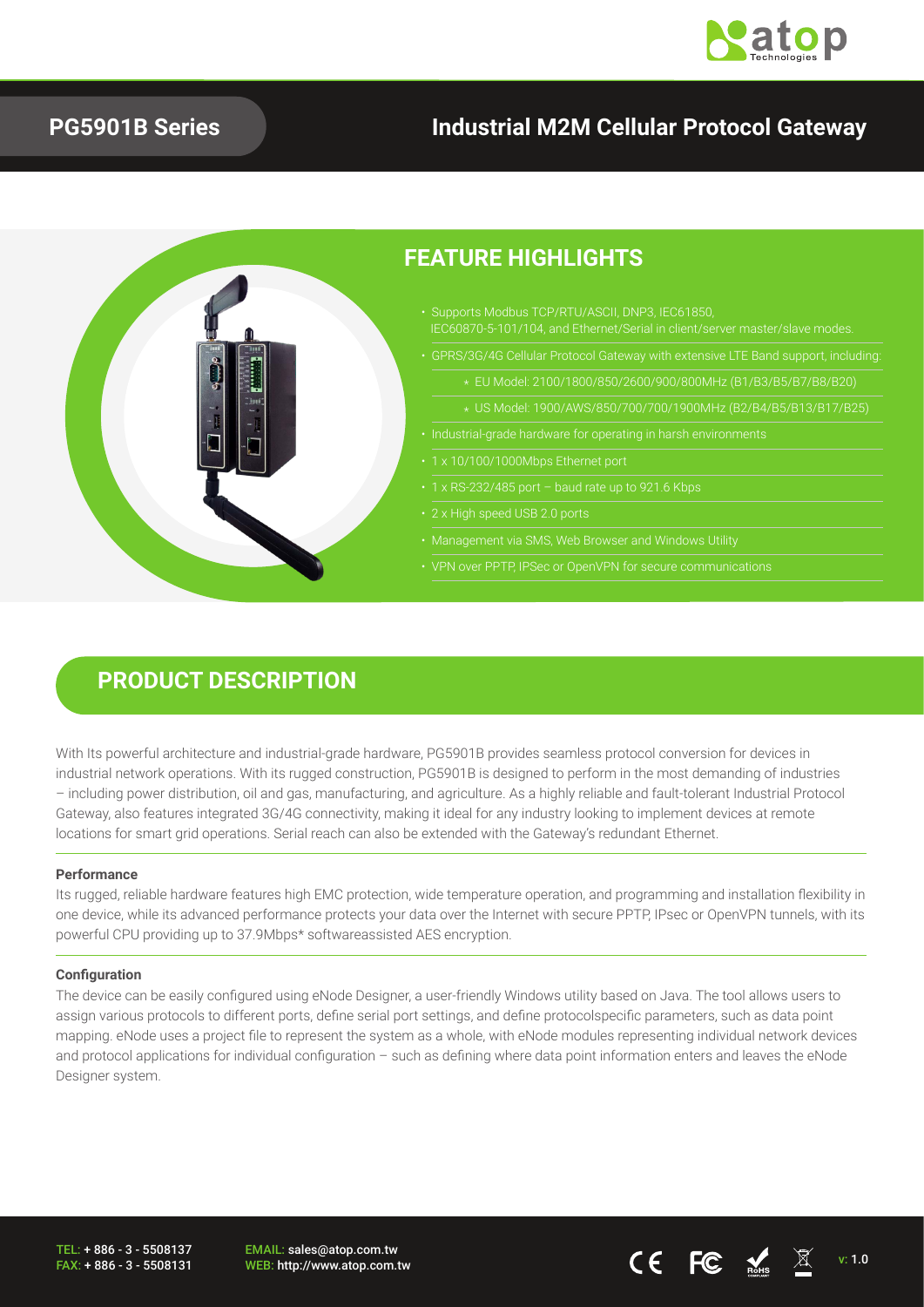

## **APPLICATION**

### **Features**

The protocol gateway's embedded protocol stacks allow

- Seamless conversion
- Exception/error Management
- Unsolicited event management for the protocols requiring them (such as DNP3)
- High performance
- Low cost



TEL: + 886 - 3 - 5508137 FAX: + 886 - 3 - 5508131 EMAIL: sales@atop.com.tw WEB: http://www.atop.com.tw v: 1.0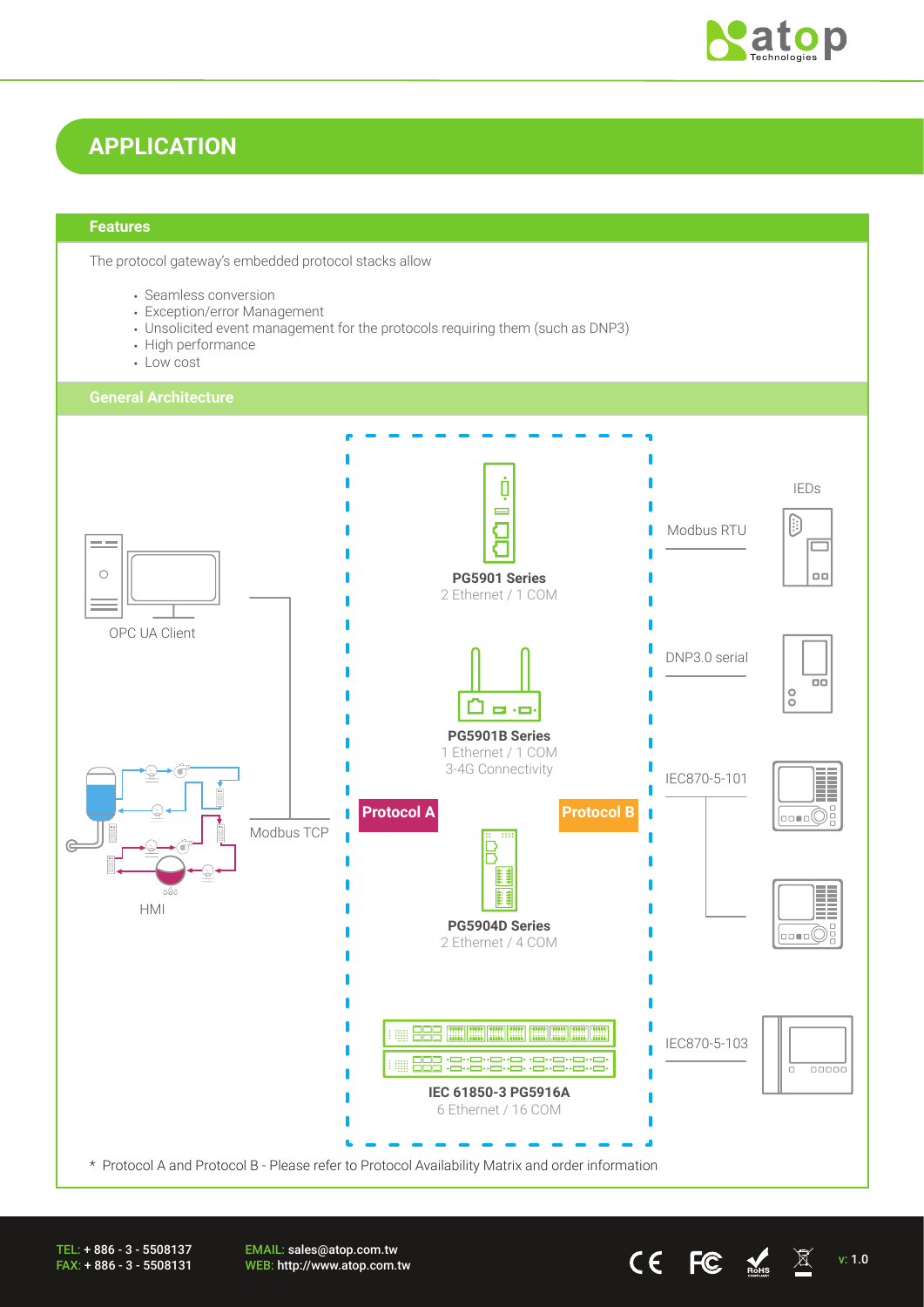



In this example, a Modbus Serial HMI is easily connected to a DNP3 IED through Atop's Protocol Gateway. The host HMI's role is a Modbus Serial Master while the end-device to be accessed is a DNP3.0 Ethernet Server Slave. To the host HMI, Atop's Protocol Gateway acts seamlessly as a Modbus Serial Slave, answering the polling commands and write commands that come from the by using a virtual Modbus ID. Simultaneously, Atop's Protocol Gateway acts as a DNP3 Ethernet Client to any end-device whose DNP3 address is mapped to the virtual Modbus ID that the HMI is accessing.

### **WARNING**

All gateway functions listed in the datasheet refer to the "Gateway" role, and not which "host" or "slave" the gateway is connected to. The SKU shown in this example is "MBSS-DNEC" (Modbus Serial Slave to DNP3.0 Ethernet Client).

## **PROTOCOL AVAILABILITY**

|                    | <b>Protocol Availability Matrix for PG5901B Series</b> |                        |           |                      |                         |                     |                     |                         |
|--------------------|--------------------------------------------------------|------------------------|-----------|----------------------|-------------------------|---------------------|---------------------|-------------------------|
| <b>Protocol B</b>  |                                                        |                        |           |                      | <b>Protocol A</b>       |                     |                     |                         |
|                    |                                                        | <b>Ethernet Server</b> |           |                      |                         | <b>Serial Slave</b> |                     |                         |
|                    |                                                        | <b>IEC 61850</b>       | DNP3      | Modbus<br><b>TCP</b> | IEC 60870-<br>$5 - 104$ | DNP <sub>3</sub>    | Modbus<br>RTU/ASCII | IEC 60870-<br>$5 - 101$ |
| Ethernet<br>Client | <b>IEC 61850</b>                                       | n/a                    | DNES-50EC | MBES-50EC            | 04ES-50EC               | DNSS-50EC           | MBSS-50EC           | 01SS-50EC               |
|                    | DNP3                                                   | 50ES-DNEC              | n/a       | MBES-DNEC            | 04ES-DNEC               | n/a                 | MBSS-DNEC           | 01SS-DNEC               |
|                    | Modbus TCP                                             | 50ES-MBEC              | DNES-MBEC | n/a                  | 04ES-MBEC               | DNSS-MBEC           | n/a                 | 01SS-MBEC               |
|                    | IEC 60870-5-104                                        | 50ES-04EC              | DNES-04EC | MBES-04EC            | n/a                     | DNSS-04EC           | MBSS-04EC           | 01SS-04EC               |
| Serial<br>Master   | DNP3                                                   | 50ES-DNSM              | n/a       | MBES-DNSM            | 04ES-DNSM               | n/a                 | n/a                 | n/a                     |
|                    | Modbus RTU/ASCII                                       | 50ES-MBSM              | DNES-MBSM | n/a                  | 04ES-MBSM               | n/a                 | n/a                 | n/a                     |
|                    | IEC 60870-5-101                                        | 50ES-01SM              | DNES-01SM | MBES-01SM            | 04ES-01SM               | n/a                 | n/a                 | n/a                     |
|                    | IEC 60870-5-103                                        | n/a                    | n/a       | MBES-03SM            | n/a                     | n/a                 | n/a                 | n/a                     |

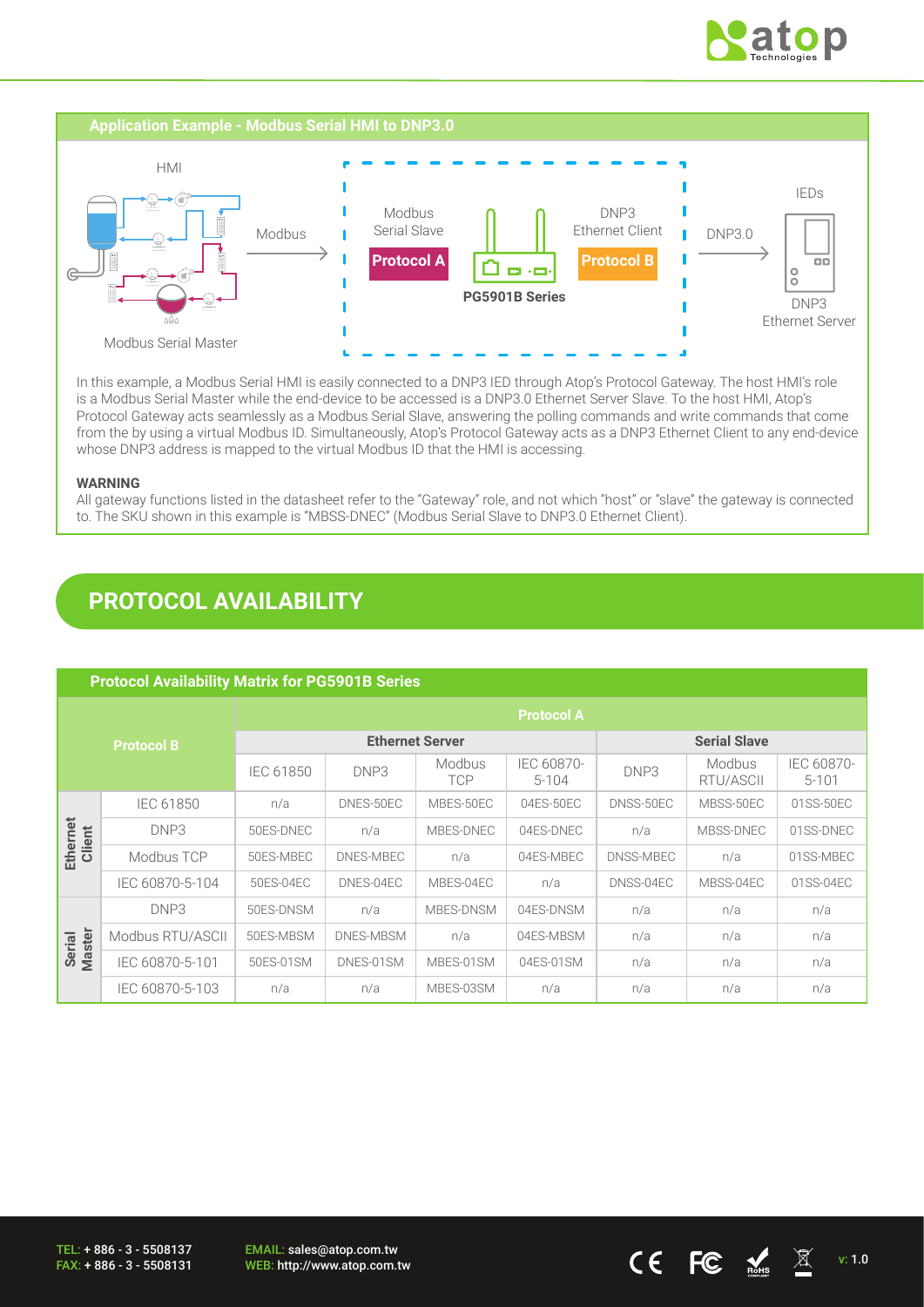

# **PROTOCOL SPECIFICATION**

| <b>IEC61850 Server/ Client</b>         |                                                                                                                                                                                                                                                                                                                                                                                                                       |
|----------------------------------------|-----------------------------------------------------------------------------------------------------------------------------------------------------------------------------------------------------------------------------------------------------------------------------------------------------------------------------------------------------------------------------------------------------------------------|
| Supported Functions                    | • Generic access to the data (Read, Write)<br>• Clock Synchronization<br>• 8 Logical Devices per Port<br>• GOOSE (Generic Object Oriented Substation Event)<br>- a GOOSE message will be generated by the gateway automatically upon event( $\star$ )<br>• (*) Being other protocols not Real-Time, there is no guarantee that GOOSE message<br>is generated within 1 ms from the event itelf.                        |
| Supported Control<br>Type of commands  | • Direct-with-Normal-Security Select Before Operate (SBO)-with-Normal-Security<br>• Direct-with-Enhanced Security Select Before Operate (SBO)-with-Enhanced-Security                                                                                                                                                                                                                                                  |
| Implemented<br><b>Protocol Subsets</b> | • IEC 61850-6 (Substation Configuration Language Description: SCL)<br>• IEC 61850-7-1 (Principles and Models)<br>• IEC 61850-7-2 (Abstract Communication Service<br>· Interface: ACSI<br>· IEC 61850-7-3 (Common Data Classes: CDC)<br>• IEC 61850-7-4 (Logical Nodes and data Object Classes)<br>• IEC 61850-8-1 (Mapping to Manufacturing Message Specification: MMS)<br>• Edition 1 & Edition 2 are both Supported |

| <b>DNP3 Server/ Client/ Master/ Slave</b> |                                                                                                                                                                                                                                                                                                                                                                                       |  |  |  |
|-------------------------------------------|---------------------------------------------------------------------------------------------------------------------------------------------------------------------------------------------------------------------------------------------------------------------------------------------------------------------------------------------------------------------------------------|--|--|--|
| <b>General Specifications</b>             | • Serial Mode or Ethernet with TCP or UDP Mode<br>• Server side supports serving up to 5 client in TCP Mode<br>• Client side in a single RS-485 port, supports connecting up to 16 IEDs<br>• Client side supports connecting up to 16 IEDs<br>• Maximum Fragment size 2048 octets<br>• Protocol implementation with configurable parameters conforms to IEEE Std<br>1815-2012 level 2 |  |  |  |
| Supported Functions                       | • Time Synchronization generic access to the data (Read, Write)<br>• Commands with or without preselection (Select, Operate, Direct Operate)<br>• Transmission of time-tagged events<br>• Counter management (Immediate Freeze, Freeze and Clear)<br>• Self-address                                                                                                                   |  |  |  |
| Supported DNP3<br>Object Library          | • Binary Inputs up to 8000 pts<br>• Binary Outputs up to 2000 pts<br>• Double Inputs up to 4000 pts<br>• Analog Inputs up to 250 pts<br>• Analog Outputs up to 250 pts<br>• Counters up to 250 pts                                                                                                                                                                                    |  |  |  |

| <b>Modbus Server/ Client/ Master/ Slave</b> |                                                                                                                                                                                                                                                                                                                                                                                      |  |  |  |
|---------------------------------------------|--------------------------------------------------------------------------------------------------------------------------------------------------------------------------------------------------------------------------------------------------------------------------------------------------------------------------------------------------------------------------------------|--|--|--|
| <b>General Specifications</b>               | · Support Modbus RTU and ASCII in Serial mode<br>· Support Modbus in TCP mode<br>• For Modbus Client in TCP mode, support connecting up to 64 Modbus servers<br>• For Modbus Server in TCP mode, support serving up to 64 Modbus clients<br>· Support maximum number of data points in read direction: 8000 pts<br>· Support maximum number of commands in write direction: 4000 pts |  |  |  |

TEL: + 886 - 3 - 5508137 FAX: + 886 - 3 - 5508131

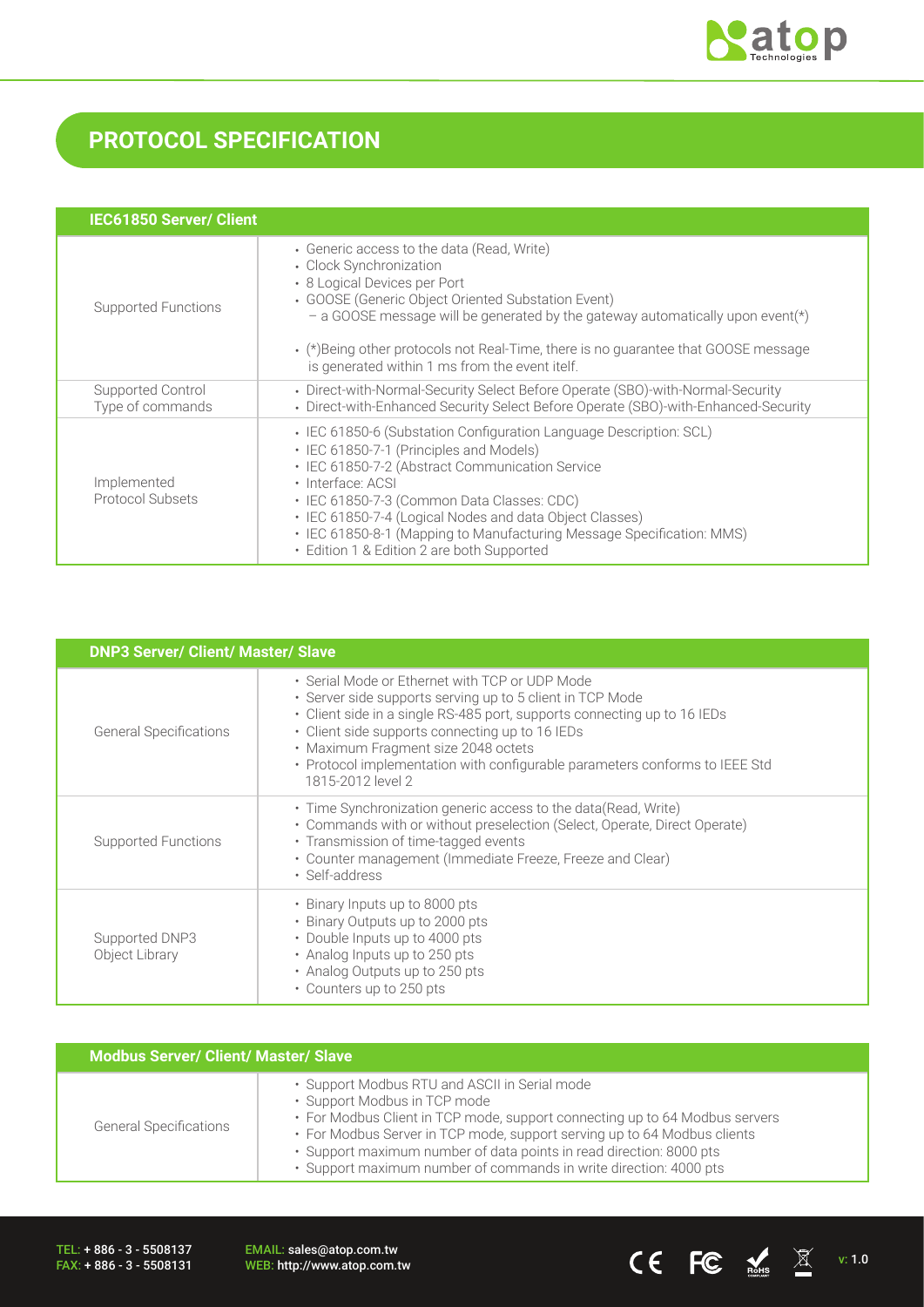

CE FC  $\underset{\text{meas}}{\bigstar}$   $\mathbb{X}$  v: 1.0

| Supported<br><b>Function Codes</b>  | 1: Read Coils<br>2: Read Discrete Inputs<br>3: Read Holding Registers<br>4: Read Input Registers<br>5: Write Single Coil<br>6: Write Single Register<br>15: Write Multiple Coils<br>16: Write Multiple Registers<br>43/14: Read Device Identification (server side only) |
|-------------------------------------|--------------------------------------------------------------------------------------------------------------------------------------------------------------------------------------------------------------------------------------------------------------------------|
| Supported<br><b>Exception Codes</b> | 1: illegal function<br>2: illegal data address<br>3: illegal data value<br>4: server device failure<br>6: server device busy                                                                                                                                             |

| <b>IEC 60870-5-101 Master/ Slave</b> |                                                                                                                                                                                                                                                                                                                                                                                                                                                                                          |  |  |  |
|--------------------------------------|------------------------------------------------------------------------------------------------------------------------------------------------------------------------------------------------------------------------------------------------------------------------------------------------------------------------------------------------------------------------------------------------------------------------------------------------------------------------------------------|--|--|--|
| <b>General Specifications</b>        | • Protocol implementation with configurable parameters conforms to the IEC 60870-5-101<br>edition 2 specification<br>• Process Information in Monitor and Control Direction<br>• Balanced and Unbalanced Modes<br>• CP24Time2a or CP56Time2a timestamp for monitor direction report                                                                                                                                                                                                      |  |  |  |
| Supported Functions                  | • Station Initialization<br>• Interrogation<br>• Read Procedure<br>• Cyclic Data and Spontaneous Transmission (Slave Side only)<br>· Clock Synchronization<br>• Transmission of Integrated Totals<br>• Direct and SBO command                                                                                                                                                                                                                                                            |  |  |  |
| Supported Data Types                 | • Monitors Points:<br>Each supports up to 1000 pts: Single Point, Double Point, Step Position, Bit String,<br>Measured with Normalized Value, Measured with Scaled Value, Measured Short Floating<br>Point Value, Integrated Totals<br>• Control Points:<br>Each supports up to 500 pts: Single Command, Double Command, Regulating Step<br>Command, Set Point Command with Normalized Value, Set Point Command with Scaled<br>Value, Set Point Command Short Floating Point, Bit string |  |  |  |

| IEC 60870-5-103 Master/ Slave |                                                                                                                                                                                                                                                        |  |  |
|-------------------------------|--------------------------------------------------------------------------------------------------------------------------------------------------------------------------------------------------------------------------------------------------------|--|--|
| <b>General Specifications</b> | • Protocol implementation with configurable parameters conforms to the<br>IEC 60870-5-103:1997<br>• Master supports connecting up to 16 IEDs<br>• Process Information in Monitor and Control Direction<br>• Unbalanced Modes                           |  |  |
| <b>Supported Functions</b>    | • Station Initialization, Supports reset FCB and CU<br>• General Interrogation<br>• Clock Synchronization<br>• Command Transmission<br>• Test Mode<br>• Blocking of Monitor Direction                                                                  |  |  |
| Supported Information         | • Monitor direction:<br>* Status indications in monitor direction: from <16>to <30><br>* Supervision indications in monitor direction: <32>, <33>, from <35> to < 39>, <46>, <47><br>* Earth fault indications in monitor direction: from <48> to <52> |  |  |

TEL: + 886 - 3 - 5508137 FAX: + 886 - 3 - 5508131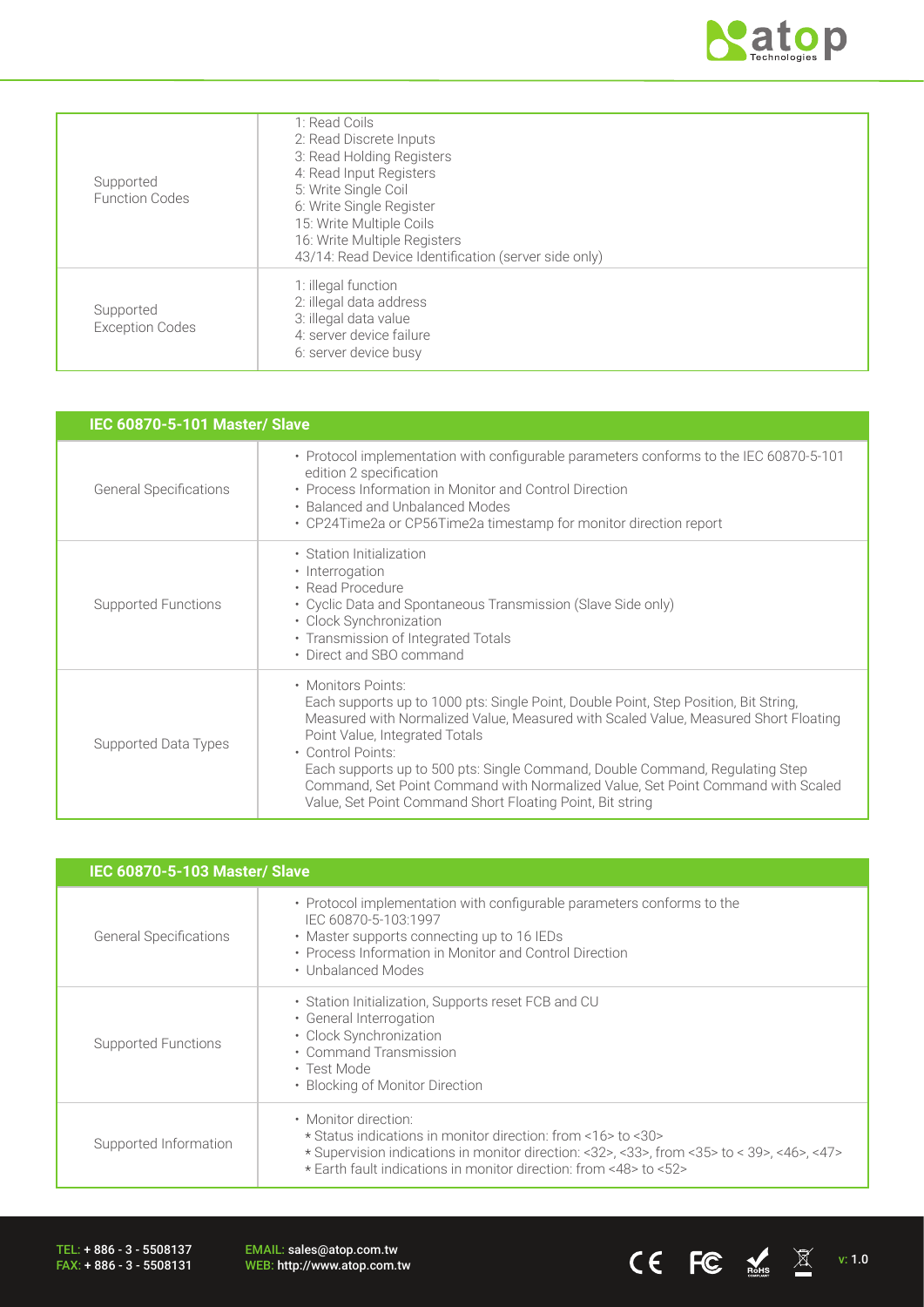

CE FC  $\underset{\text{nohs}}{\mathbb{E}}$   $\mathbb{E}$  v: 1.0

| Supported Information | * Fault indications in monitor direction: from <64> to <93><br>* Auto-reclosure indications in monitor direction: from <128> to <130><br>* Measurands in monitor direction: from <144> to <148> |
|-----------------------|-------------------------------------------------------------------------------------------------------------------------------------------------------------------------------------------------|
|                       | • Control direction:<br>General commands in control direction: from <16> to <19>, from <23> to <26>                                                                                             |

| <b>IEC 60870-5-104 Server/ Client</b> |                                                                                                                                                                                                                                                                                                                                                                                                                                                                                                                                                                                 |  |  |  |
|---------------------------------------|---------------------------------------------------------------------------------------------------------------------------------------------------------------------------------------------------------------------------------------------------------------------------------------------------------------------------------------------------------------------------------------------------------------------------------------------------------------------------------------------------------------------------------------------------------------------------------|--|--|--|
| <b>General Specifications</b>         | · Server side supports serving up to 5 client<br>• Client side supports connecting up to 10 IEDs<br>• Protocol implementation with configurable parameters conforms to the<br>IEC 60870-5-104 specification edition 2<br>• Process Information in Monitor and Control Direction<br>• CP56Time2a timestamp for Control Commands                                                                                                                                                                                                                                                  |  |  |  |
| Supported Functions                   | • Station Initialization<br>• Interrogation<br>• Read Procedure (Server side only)<br>• Cyclic Data and Spontaneous Transmission (Server side only)<br>· Clock Synchronization<br>• Transmission of Integrated Totals<br>• Direct and SBO command                                                                                                                                                                                                                                                                                                                               |  |  |  |
| Supported Data Types                  | • Monitors Points:<br>Each supports maximum 1000 pts: Single Point, Double Point, Step Position, Bit String,<br>Measured with Normalized Value, Measured with Scaled Value, Measured Short Floating<br>Points Value, Integrated Totals.<br>• Control Points:<br>Each supports maximum 500 pts: Single Command, Double Command, Regulating Step<br>Command, Set Point Command with Normalized Value, Set Point Command with Scaled<br>Value, Set Point Command Short Floating Point, Bitstring.<br>• Event Logging (Server Side only) Universal Event Buffer up to 20,000 Events |  |  |  |

# **SPECIFICATION**

| <b>Specifications</b> |                                                                                                                                                                                                                                                                                                                        |
|-----------------------|------------------------------------------------------------------------------------------------------------------------------------------------------------------------------------------------------------------------------------------------------------------------------------------------------------------------|
| Standard              | GSM/ GPRS/ EDGE/ UMTS/ HSPA+/ SCDMA/ LTE                                                                                                                                                                                                                                                                               |
| <b>Band Options</b>   | EU version:<br>- FDD LTE: 2100/1800/850/2600/900/800MHz(B1/B3/B5/B7/B8/B20)<br>- TDD LTE: 2600/2300/2500MHz(B38/B40/B41)<br>- WCDMA: 2100/850/900MHz (B1/B5/B8)<br>- GSM: 900/1800<br>US version:<br>- UMTS: 1900/1700/850/700/700bMHz(B2/B4/B5/B12/B17)<br>- WCDMA: 1900/1700/850MHz (B2/B4/B5)<br>- GSM: 850/1900MHz |

TEL: + 886 - 3 - 5508137 FAX: + 886 - 3 - 5508131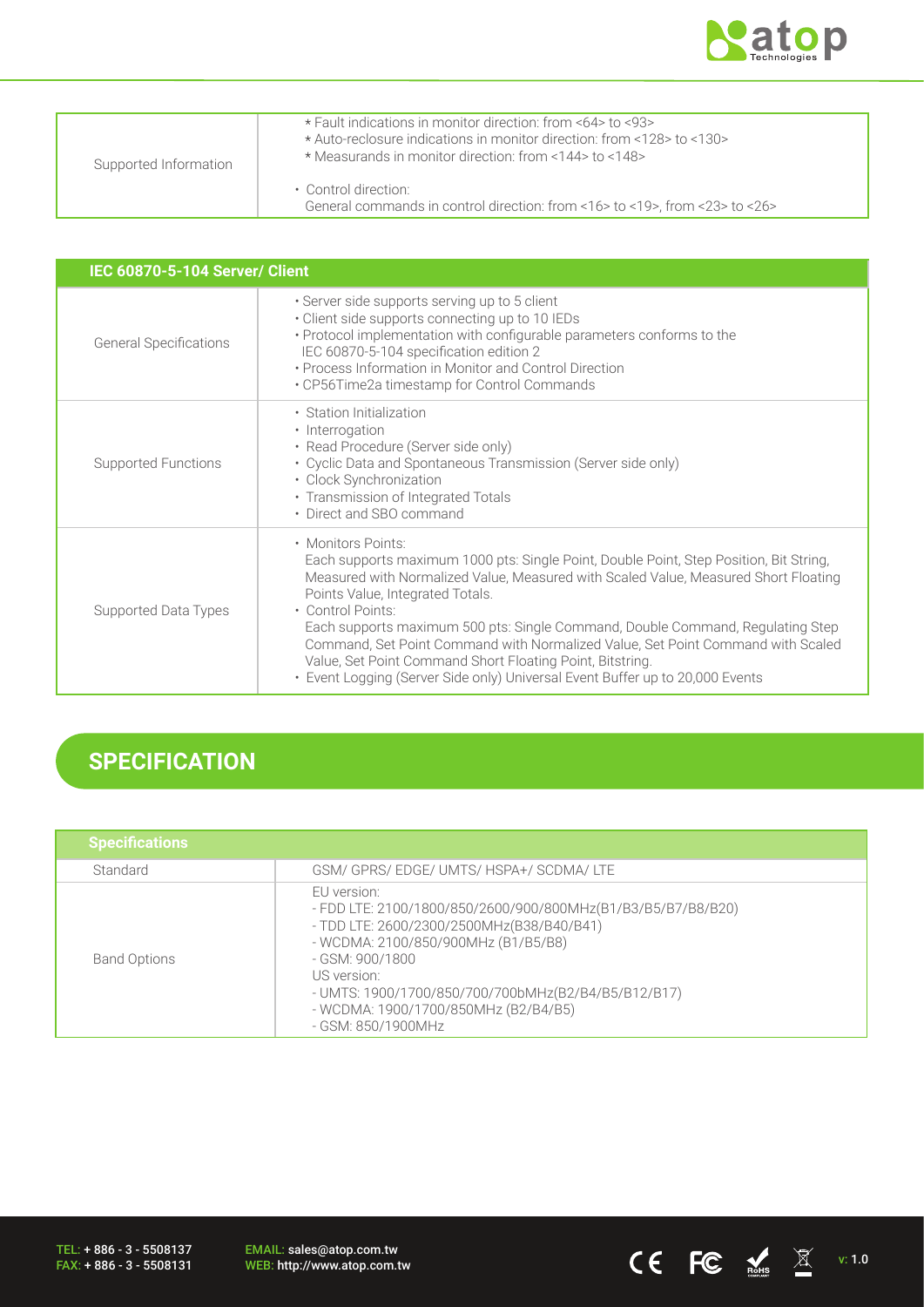

CE FC  $\underset{\text{meas}}{\bigstar}$   $\mathbb{X}$  v: 1.0

| Maximum 4G throughput                                 | EU version:<br>- LTE-FDD Max 150Mbps (DOWNLINK), Max 50Mbps (UPLINK)<br>- LTE-TDD Max 130Mbps (DOWNLINK), Max 35Mbps (UPLINK)<br>- DC-HSPA+ Max 42Mbps (DOWNLINK), Max 5.76Mbps(UPLINK)<br>- UMTS Max 384Kbps(DOWNLINK), Max 384Kbps(UPLINK)<br>- TD-SCDMA Max 4.2Mbps (DOWNLINK), Max 2.2Mbps (UPLINK)<br>- EDGE Max.236.8 Kbps (DOWNLINK), Max.236.8 Kbps (UPLINK)<br>- GPRS Max.85.6 Kbps (DOWNLINK), Max 85.6 Kbps (UPLINK)<br>US version:<br>- LTE-FDD Max 100Mbps (DOWNLINK), Max 50Mbps (UPLINK)<br>- LTE-TDD Max 61Mbps (DOWNLINK) Max 18Mbps (UPLINK)<br>- DC-HSPA+ Max 42Mbps (DOWNLINK) Max 5.76Mbps (UPLINK)<br>- UMTS Max 384Kbps(DOWNLINK) Max 384Kbps(UPLINK)<br>- TD-SCDMA Max 4.2Mbps(DOWNLINK) Max 2.2Mbps(UPLINK)<br>- EDGE Max.236.8 Kbps (DOWNLINK)/ Max.236.8 Kbps (UPLINK)<br>- GPRS Max.85.6 Kbps (DOWNLINK)/ Max.85.6 Kbps (UPLINK) |
|-------------------------------------------------------|--------------------------------------------------------------------------------------------------------------------------------------------------------------------------------------------------------------------------------------------------------------------------------------------------------------------------------------------------------------------------------------------------------------------------------------------------------------------------------------------------------------------------------------------------------------------------------------------------------------------------------------------------------------------------------------------------------------------------------------------------------------------------------------------------------------------------------------------------------------|
| <b>Network Interface</b>                              |                                                                                                                                                                                                                                                                                                                                                                                                                                                                                                                                                                                                                                                                                                                                                                                                                                                              |
| <b>Ethernet Port</b>                                  | 1x 10/100/1000BASE-TX RJ-45                                                                                                                                                                                                                                                                                                                                                                                                                                                                                                                                                                                                                                                                                                                                                                                                                                  |
| Compliance                                            | IEEE 802.3 10BASE-T<br>IEEE 802.3u for 100BASE-T(X)<br>IEEE 802.3ab for 1000BASE-T                                                                                                                                                                                                                                                                                                                                                                                                                                                                                                                                                                                                                                                                                                                                                                           |
| <b>Serial Interface</b>                               |                                                                                                                                                                                                                                                                                                                                                                                                                                                                                                                                                                                                                                                                                                                                                                                                                                                              |
| Connector                                             | 14-Pin 5.08mm Terminal Block (integrated with DI/DOs) or D-Sub9 connector                                                                                                                                                                                                                                                                                                                                                                                                                                                                                                                                                                                                                                                                                                                                                                                    |
| Port                                                  | 1 or 2 (IO model only)                                                                                                                                                                                                                                                                                                                                                                                                                                                                                                                                                                                                                                                                                                                                                                                                                                       |
| Mode                                                  | 1 port RS-232/485 (2-wire) software selectable<br>1 port RS-232 (IO model only)                                                                                                                                                                                                                                                                                                                                                                                                                                                                                                                                                                                                                                                                                                                                                                              |
| <b>Baud Rate</b>                                      | 1,200~921,600 bps                                                                                                                                                                                                                                                                                                                                                                                                                                                                                                                                                                                                                                                                                                                                                                                                                                            |
| Parity                                                | None, Odd, Even, Space, Mark                                                                                                                                                                                                                                                                                                                                                                                                                                                                                                                                                                                                                                                                                                                                                                                                                                 |
| Data Bits                                             | 7,8                                                                                                                                                                                                                                                                                                                                                                                                                                                                                                                                                                                                                                                                                                                                                                                                                                                          |
| <b>Stop Bits</b>                                      | 1, 2                                                                                                                                                                                                                                                                                                                                                                                                                                                                                                                                                                                                                                                                                                                                                                                                                                                         |
| Flow Control                                          | None, Xon/Xoff, RTS/CTS (RS-232 only)                                                                                                                                                                                                                                                                                                                                                                                                                                                                                                                                                                                                                                                                                                                                                                                                                        |
| <b>USB Interface</b>                                  |                                                                                                                                                                                                                                                                                                                                                                                                                                                                                                                                                                                                                                                                                                                                                                                                                                                              |
| Speed                                                 | <b>USB 2.0</b>                                                                                                                                                                                                                                                                                                                                                                                                                                                                                                                                                                                                                                                                                                                                                                                                                                               |
| Connector                                             | USB A Type *2                                                                                                                                                                                                                                                                                                                                                                                                                                                                                                                                                                                                                                                                                                                                                                                                                                                |
| DI/DO Interface (IO model only)                       |                                                                                                                                                                                                                                                                                                                                                                                                                                                                                                                                                                                                                                                                                                                                                                                                                                                              |
| DI                                                    | 2 channels photo coupler isolated digital input                                                                                                                                                                                                                                                                                                                                                                                                                                                                                                                                                                                                                                                                                                                                                                                                              |
| DO                                                    | 2 channels digital output. N.O.(2A@24VDC)                                                                                                                                                                                                                                                                                                                                                                                                                                                                                                                                                                                                                                                                                                                                                                                                                    |
| <b>Internal Battery function (Battery model only)</b> |                                                                                                                                                                                                                                                                                                                                                                                                                                                                                                                                                                                                                                                                                                                                                                                                                                                              |
| <b>Battery function</b>                               | Provide normal operation at least 10 seconds after power failure function                                                                                                                                                                                                                                                                                                                                                                                                                                                                                                                                                                                                                                                                                                                                                                                    |
| <b>Power Characteristics</b>                          |                                                                                                                                                                                                                                                                                                                                                                                                                                                                                                                                                                                                                                                                                                                                                                                                                                                              |
| Connector                                             | 3-Pin 5.08mm Lockable Terminal Block                                                                                                                                                                                                                                                                                                                                                                                                                                                                                                                                                                                                                                                                                                                                                                                                                         |
| Input Voltage                                         | 9-48 VDC                                                                                                                                                                                                                                                                                                                                                                                                                                                                                                                                                                                                                                                                                                                                                                                                                                                     |
| Power Consumption                                     | 0.6A @ 12VDC                                                                                                                                                                                                                                                                                                                                                                                                                                                                                                                                                                                                                                                                                                                                                                                                                                                 |
| Power Redundancy                                      | USB DC 5V Power Input                                                                                                                                                                                                                                                                                                                                                                                                                                                                                                                                                                                                                                                                                                                                                                                                                                        |
| Reverse Polarity Protection                           | Yes                                                                                                                                                                                                                                                                                                                                                                                                                                                                                                                                                                                                                                                                                                                                                                                                                                                          |
| <b>Mechanicals</b>                                    |                                                                                                                                                                                                                                                                                                                                                                                                                                                                                                                                                                                                                                                                                                                                                                                                                                                              |
| Housing                                               | IP30 protection, metal housing                                                                                                                                                                                                                                                                                                                                                                                                                                                                                                                                                                                                                                                                                                                                                                                                                               |
| Dimensions ( $W \times H \times D$ )                  | 32mm x 122mm x 92mm                                                                                                                                                                                                                                                                                                                                                                                                                                                                                                                                                                                                                                                                                                                                                                                                                                          |
| Installation                                          | DIN-Rail or Wall-Mount (optional kit)                                                                                                                                                                                                                                                                                                                                                                                                                                                                                                                                                                                                                                                                                                                                                                                                                        |
| <b>Reset Button</b>                                   | Yes                                                                                                                                                                                                                                                                                                                                                                                                                                                                                                                                                                                                                                                                                                                                                                                                                                                          |
| Weight                                                | 400g                                                                                                                                                                                                                                                                                                                                                                                                                                                                                                                                                                                                                                                                                                                                                                                                                                                         |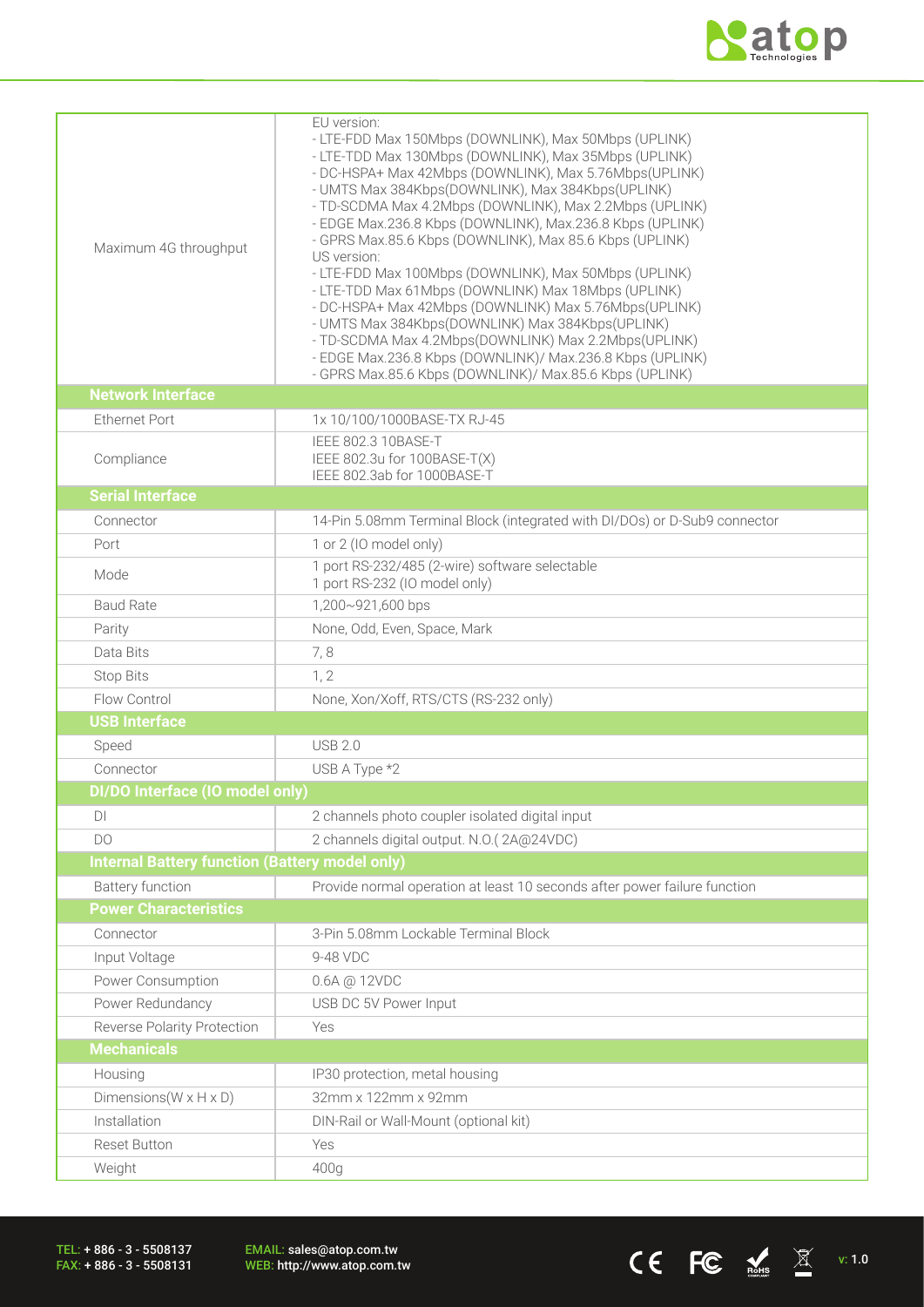

CE FC  $\underset{\text{nohs}}{\mathbb{E}}$   $\mathbb{E}$  v: 1.0

| <b>Environmental Limits</b>  |                                                                                                                |
|------------------------------|----------------------------------------------------------------------------------------------------------------|
| <b>Operating Temperature</b> | $-40^{\circ}$ C ~ 70°C (-40°F ~ 158°F)                                                                         |
| Storage Temperature          | $-40^{\circ}$ C ~ 85°C (-40°F ~ 185°F)                                                                         |
| Ambient Relative Humidity    | $5 \sim 95\%$ RH, (non-condensing)                                                                             |
| <b>Software</b>              |                                                                                                                |
| Protocols                    | ARP, IPv4, ICMP, TCP, UDP, DHCP Client, NTP Client, SNMPv1/v2c/v3, HTTP, HTTPS,<br>RFC2217, RSTP, and SMTP/TLS |
| Additional features          | Remote SMS monitoring                                                                                          |
| Security                     | VPN through IPsec tunneling (max 10 tunnels), OpenVPN, and PPTP on cellular or LAN                             |
| Network                      | NAT                                                                                                            |

# **REGULATORY APPROVALS**

| <b>Regulatory Approvals</b> |                                                                                                                                                                |                                                             |                                                                                                  |                     |
|-----------------------------|----------------------------------------------------------------------------------------------------------------------------------------------------------------|-------------------------------------------------------------|--------------------------------------------------------------------------------------------------|---------------------|
| Safety                      | EN 60950-1, UL60950-1, IEC60950-1                                                                                                                              |                                                             |                                                                                                  |                     |
| <b>EMC</b>                  | FCC Part 15, Subpart B, Class A<br>EN301489-19, EN301489-52, EN301908-1, EN303413, EN 55024, EN 55032, EN61000-6-4,<br>EN 61000-3-2, EN 61000-3-3, EN61000-6-2 |                                                             |                                                                                                  |                     |
| <b>Test</b>                 |                                                                                                                                                                | <b>Item</b>                                                 | <b>Value</b>                                                                                     | <b>Level</b>        |
| IEC 61000-4-2               | <b>ESD</b>                                                                                                                                                     | Contact Discharge<br>Air Discharge                          | $±8$ KV<br>±15KV                                                                                 | 4<br>4              |
| IEC 61000-4-3               | <b>RD</b>                                                                                                                                                      | 80-1000MHz                                                  | 10 V/m                                                                                           | 3                   |
| IEC 61000-4-4               | EFT.                                                                                                                                                           | <b>AC Power Port</b><br>Signal Port                         | $±2.0$ KV<br>$±2.0$ KV                                                                           | 3<br>$\overline{4}$ |
| IEC 61000-4-5               | Surge                                                                                                                                                          | <b>AC Power Port</b><br><b>AC Power Port</b><br>Signal Port | Line-to Line±1.0KV<br>Line-to Earth+2.0KV<br>Line-to Earth±2.0KV                                 | 3<br>3<br>3         |
| IEC 61000-4-6               | C <sub>S</sub>                                                                                                                                                 | $0.15 - 80$ MHz                                             | 10 Vrms                                                                                          | 3                   |
| IEC 61000-4-8               | PFMF                                                                                                                                                           | Enclosure                                                   | $10$ A/m                                                                                         | 3                   |
| IEC 61000-4-11              | <b>DIP</b>                                                                                                                                                     | <b>AC Power Port</b>                                        | 1. >95%, Reduction, 0.5 period<br>30%, Reduction, 25 period<br>2.<br>>95%, Reduction, 250 period |                     |
| Shock                       | MIL-STD-810G Method 516.7                                                                                                                                      |                                                             |                                                                                                  |                     |
| Drop                        | MIL-STD-810G Method 516.7                                                                                                                                      |                                                             |                                                                                                  |                     |
| Vibration                   | MIL-STD-810G Method 514.7                                                                                                                                      |                                                             |                                                                                                  |                     |
| RoHS                        | Yes                                                                                                                                                            |                                                             |                                                                                                  |                     |
| <b>MTBF</b>                 | 20.88 years according to MIL-HDBK-217F (Model average)                                                                                                         |                                                             |                                                                                                  |                     |
| Warranty                    | 5 years                                                                                                                                                        |                                                             |                                                                                                  |                     |

TEL: + 886 - 3 - 5508137 FAX: + 886 - 3 - 5508131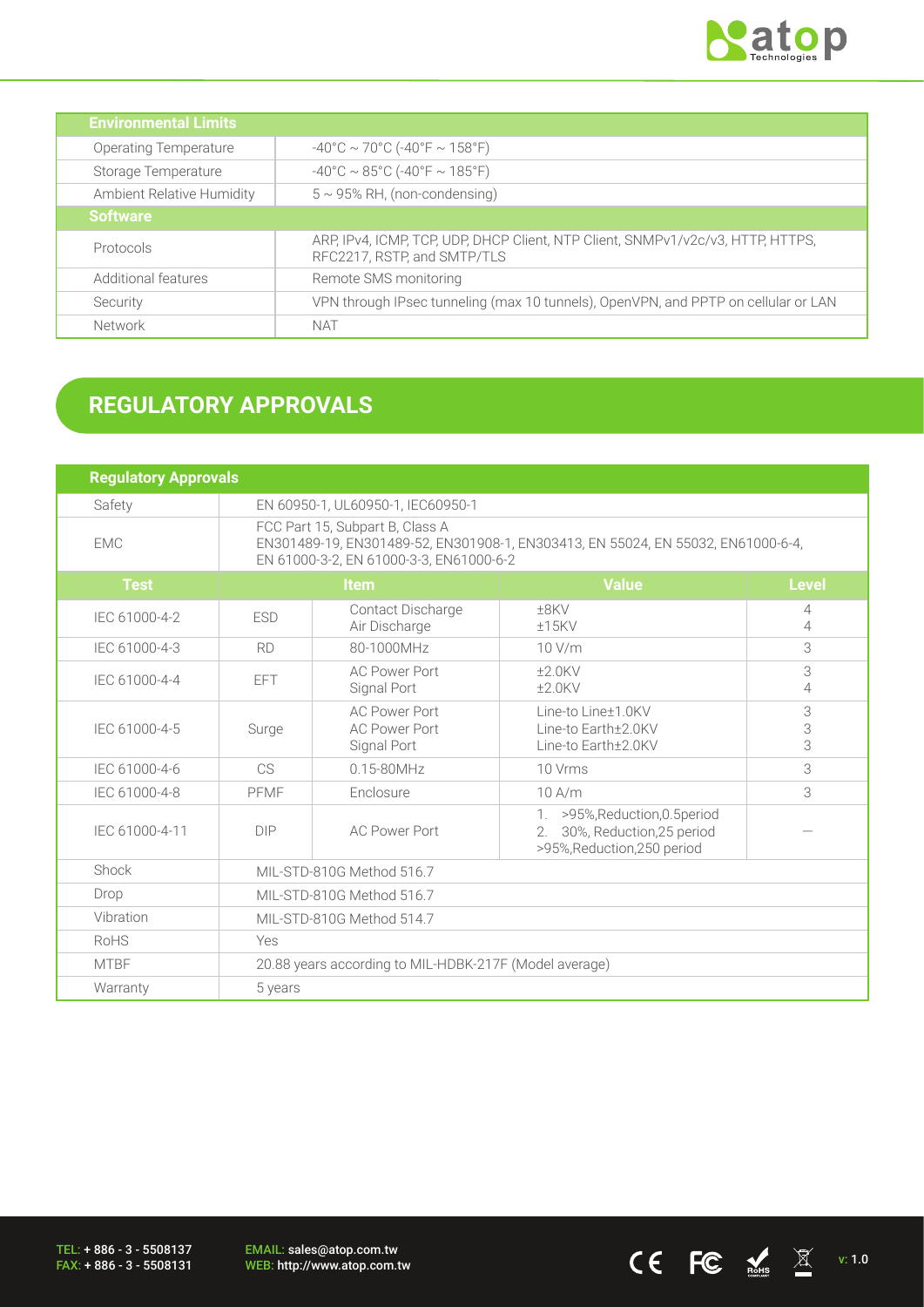

# **ORDERING INFORMATION**

| <b>Hardware</b>        |                                                                                         |
|------------------------|-----------------------------------------------------------------------------------------|
| PG5901B-D3G-US         | Ind. Cellular Protocol Gateway with 1 Serial port, DB9, 3G, US                          |
| PG5901B-IO-D3G-US      | Ind. Cellular Protocol Gateway with 1 Serial port, TB14, 3G, 2 DI, 2 DO, US             |
| PG5901B-IO-D3G-GPS-US  | Ind. Cellular Protocol Gateway with 1 Serial port, TB14, 3G, 2 DI, 2 DO, GPS, US        |
| <b>PG5901B-4G-US</b>   | Ind. Cellular Protocol Gateway with 1 Serial port, DB9, 4G, US                          |
| PG5901B-IO-4G-US       | Ind. Cellular Protocol Gateway with 1 Serial port, TB14, 4G, 2 DI, 2 DO, US             |
| PG5901B-IO-4G-GPS-US   | Ind. Cellular Protocol Gateway with 1 Serial port, TB14, 4G, 2 DI, 2 DO, GPS, US        |
| PG5901B-4G-B-US        | Ind. Cellular Protocol Gateway with 1 Serial port, DB9,4G, Internal battery, US         |
| PG5901B-IO-4G-B-US     | Ind. Cellular Protocol Gateway with 1 Serial port, TB14,4G,2DI,2DO,Pwr Bank, US         |
| PG5901B-IO-4G-GPS-B-US | Ind. Cellular Protocol Gateway with 1 Serial port, TB14,4G,2DI,2DO,GPS,Pwr Bank,US      |
| PG5901B-D3G-EU         | Ind. Cellular Protocol Gateway with 1 Serial port, DB9, 3G, EU                          |
| PG5901B-IO-D3G-EU      | Ind. Cellular Protocol Gateway with 1 Serial port, TB14, 3G, 2 DI, 2 DO, EU             |
| PG5901B-IO-D3G-GPS-EU  | Ind. Cellular Protocol Gateway with 1 Serial port, TB14, 3G, 2 DI, 2 DO, GPS, EU        |
| PG5901B-4G-EU          | Ind. Cellular Protocol Gateway with 1 Serial port, DB9, 4G, EU                          |
| PG5901B-IO-4G-EU       | Ind. Cellular Protocol Gateway with 1 Serial port, TB14, 4G, 2 DI, 2 DO, EU             |
| PG5901B-IO-4G-GPS-EU   | Ind. Cellular Protocol Gateway with 1 Serial port, TB14, 4G, 2 DI, 2 DO, GPS, EU        |
| <b>PG5901B-4G-B-EU</b> | Ind. Cellular Protocol Gateway with 1 Serial port, DB9,4G, Internal Battery, EU         |
| PG5901B-IO-4G-B-EU     | Ind. Cellular Protocol Gateway with 1 Serial port, TB14, 4G, 2DI, 2DO, Pwr Bank, EU     |
| PG5901B-IO-4G-GPS-B-EU | Ind. Cellular Protocol Gateway with 1 Serial port, TB14, 4G, 2DI, 2DO, GPS, Pw Bank, EU |

| <b>Optional Accessories</b> |                    |                                                                                          |
|-----------------------------|--------------------|------------------------------------------------------------------------------------------|
| <b>Model Name</b>           | <b>Part Number</b> | <b>Description</b>                                                                       |
| UN315-1212(US-Y) LV6        | 50500151120003G    | Y-Type (5.08 mm) power adaptor, 100-240VAC input,<br>1.25A @ 12VDC output, US plug, LV6. |
| UNE315-1212(EU-Y)LV6        | 50500151120013G    | Y-Type (5.08 mm) power adaptor, 100-240VAC input,<br>1.25A @ 12VDC output, EU plug, LV6. |
| ADP-DB9(F)-TB5              | 59906231G          | Female DB9 to Female 3.81mm TB5 Converter                                                |
| WMK-315-Black               | 70100000000050G    | Black Aluminum Wall Mount Kit                                                            |

| <b>Protocols</b> |                                                                  |
|------------------|------------------------------------------------------------------|
| 04FS-01SM        | IEC 60870-5-104 Ethernet Server to IEC 60870-5-101 Serial Master |
| 04FS-DNSM        | IEC 60870-5-104 Ethernet Server to DNP3 Serial Master            |
| 04ES-MBSM        | IEC 60870-5-104 Ethernet Server to Modbus Serial Master          |
| DNES-01SM        | DNP3 Ethernet Server to IEC 60870-5-101 Serial Master            |
| DNES-DNSM        | DNP3 Ethernet Server to DNP3 Serial Master                       |
| DNES-MBSM        | DNP3 Ethernet Server to Modbus Serial Master                     |
| DNSS-DNFC        | DNP3 Serial Slave to DNP3 Ethernet Client                        |
| DNSS-MBEC        | DNP3 Serial Slave to Modbus Ethernet Client                      |
| MBES-01SM        | Modbus Ethernet Server to IEC 60870-5-101 Serial Master          |
| MBES-DNSM        | Modbus Ethernet Server to DNP3 Serial Master                     |

TEL: + 886 - 3 - 5508137 FAX: + 886 - 3 - 5508131